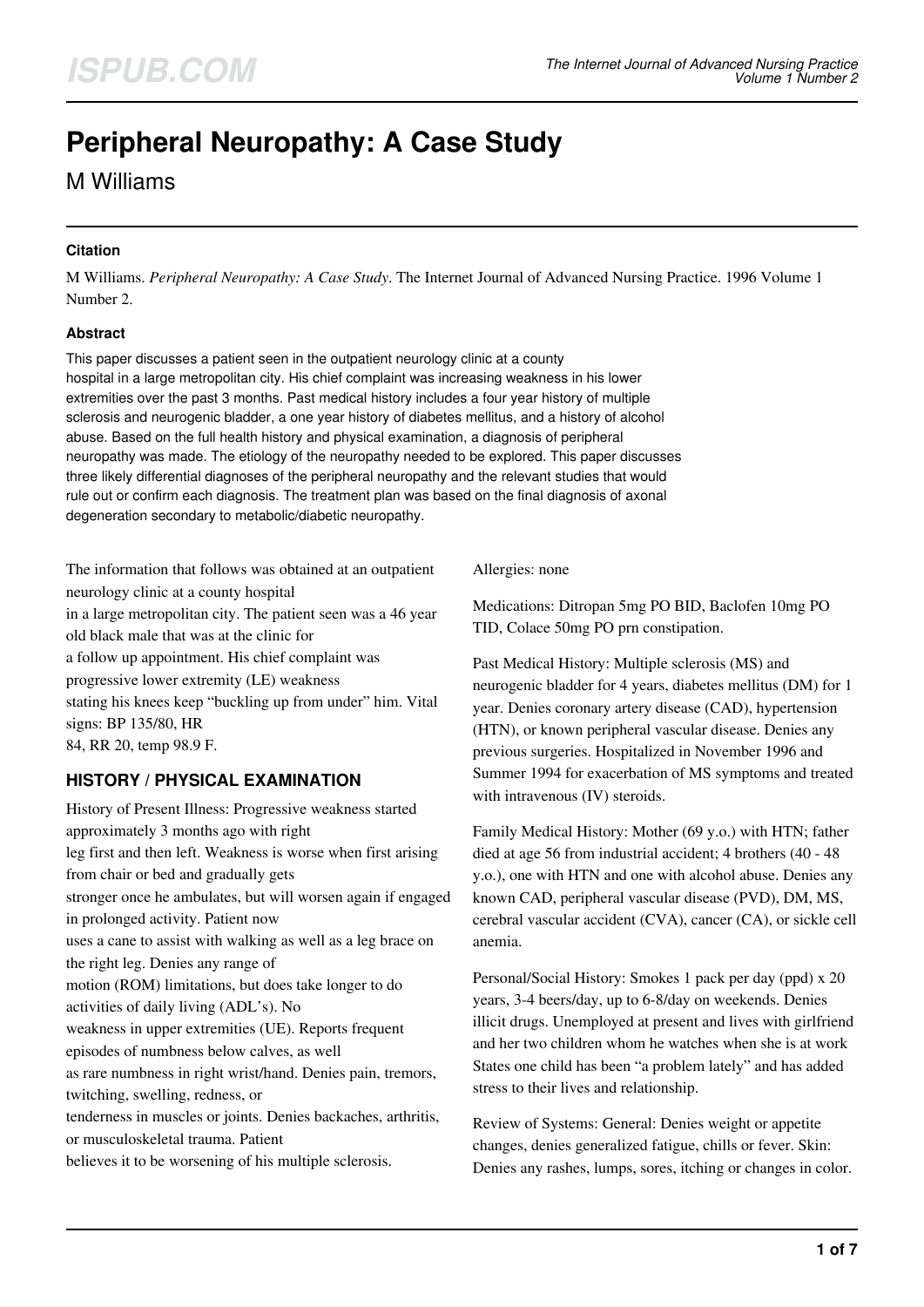HEENT: Denies headache (HA) or head trauma. Denies hearing loss, tinnitus, vertigo or ear discharge. Denies eye pain, exudate, excessive tearing, glaucoma, cataracts, or use of contacts/glasses. Reports occasional blurry vision and rare double vision. Reports occasional colds and sinus trouble with nasal drainage, denies any nose bleeds, chronic sinusitis, nasal trauma or change in sense of smell. Denies problems with teeth or gums other than occasional cavity, oral sores, hoarseness, sore throat/tongue or voice changes. Neck: Denies any lumps, injuries, swollen glands, stiffness or pain. Respiratory: Denies cough or sputum production, hemoptysis, asthma, wheezing, and TB. Reports frequent bronchitis problems last year but none in approximately 6 months. Denies shortness of breath or pneumonia. Cardiac: Denies any heart trouble, HTN, chest pain, palpitations, dyspnea, PND, orthopnea, masses or lumps on chest/thorax. Denies pain, tenderness, discoloration, edema or temperature changes in extremities. GI: Denies any abdominal pain, gastric ulcers, nausea/vomiting, diarrhea, rectal bleeding, bowel incontinence or change in size and color of stool. Denies any trouble swallowing, heartburn, indigestion or regurgitation. Reports occasional constipation that is easily relieved with the Colace prescribed. Denies liver or gall bladder disease, jaundice, hepatitis, or spleen problems. GU: Denies any kidney stones or kidney disease. Reports history of frequency, urgency and incontinence 4 years ago when diagnosed with MS and neurogenic bladder; currently self caths approximately 4 times daily without problems of incontinence. Denies hematuria or change in urine color. Denies hernias, discharge or sores on penis, testicular masses or pain, impotency or STD's. Denies any sexual problems or pain with intercourse. Musculoskeletal: see History of Present Illness (HPI). Neurological: Denies fainting, seizures, tingling or tremors. (See HPI). Endocrine: Denies thyroid problems, heat/cold intolerances, or excessive sweating. DM diagnosed 1 year ago; controlled with diet; does not check blood sugars at home. Psychiatric: Denies nervousness, memory problems, or depression. Reports more than usual stressed/tense emotions in past 4 months due to girlfriend's children.

Physical Examination: 46 year old black male in no distress sitting on examination table, alert and oriented (AO) x 3, cooperative, communicates well with good eye contact. Skin: Brown, dry, turgor with instant recoil, no lesions or tenderness. Nail beds pink without clubbing, brisk capillary refill. Hair coarse with normal distribution. HEENT: Scalp freely movable without lesions or tenderness, well-spaced symmetric facial features. No periorbital edema or

ecchymosis, lids and lashes normal. PERRLA, internuclear ophthalmoplegia (INO) present bilaterally, full visual fields, red reflex present, no papilledema or AV nicking noted. Cornea and lens clear, retina pink, no hemorrhages or exudate. External ears normal in shape/size, tympanic membranes intact, gray and translucent, light reflex and bony landmarks present. Rinne - air > bone conduction bilaterally, Weber midline. No flaring of nares, patent bilaterally with septum slightly to right of midline, pink/moist mucosa, no lesions or polyps, no discharge. No frontal or maxillary sinus tenderness on palpation. Buccal mucosa pink/moist, no lesions, multiple fillings noted, pink gingiva. Tongue midline, no lesions, uvula midline, pharynx without lesions, drainage or erythema, gag reflex intact. Neck: No masses, lymphadenopathy; trachea midline, thyroid borders palpable without enlargement or nodules. Full ROM, + L'Hermitte's sign, no carotid bruits, stridor or tenderness. Chest: Lungs clear to auscultation bilaterally, vocal and tactile fremitus equal from apex to base, expiration = inspiration, resonant percussion throughout. Palpation of chest/thorax reveals no deformity or tenderness to ribs, sternum, clavicles or scapulae, no scoliosis of spine. Cardiovascular: S1S2 with rate of 80 beats per minute (bpm), no murmurs, rubs, clicks or extra heart sounds. PMI at 5th intercostal space, midclavicular line, no heaves, lifts or thrills. Apical and radial pulse equal. Abdomen: Rounded abdomen without scars or lesions, bowel sounds x 4 quadrants, no bruits auscultated. Liver span 9 cm at right midclavicular line by percussion, unable to palpate liver, spleen or kidneys, no tenderness, distention, rebound or guarding. Extremities: Radial, femoral, dorsalis pedis (DP) and posterior tibial (PT) pulses equal bilaterally; full ROM to shoulders, elbows, wrists, hips, knees and ankles bilaterally. Strength 5+ / 5+ in UE bilaterally, 4+ / 5+ in LE bilaterally. No swelling, tenderness, heat or erythema noted in any extremity. Neurologic: AO x 3, answers questions appropriately and timely, long and short term memory intact, good articulation and speech pattern. Cranial nerves (CN) V-XII grossly intact, no adduction on attempted horizontal gaze to one side with nystagmus in abducting eye (INO) bilaterally. Rapid alternating movements and finger-to-nose test normal, + Romberg test. Unsteady gait, uses examining table and wall for support, unable to do heel-toe walking. Dull/sharp sensation intact in UE bilaterally, but decreased in LE bilaterally, vibration sensation intact in UE but decreased at ankles/toes bilaterally. Two point discrimination intact in UE and trunk, but decreased in LE. Biceps, brachioradial, triceps, and patellar reflexes 4+ / 4+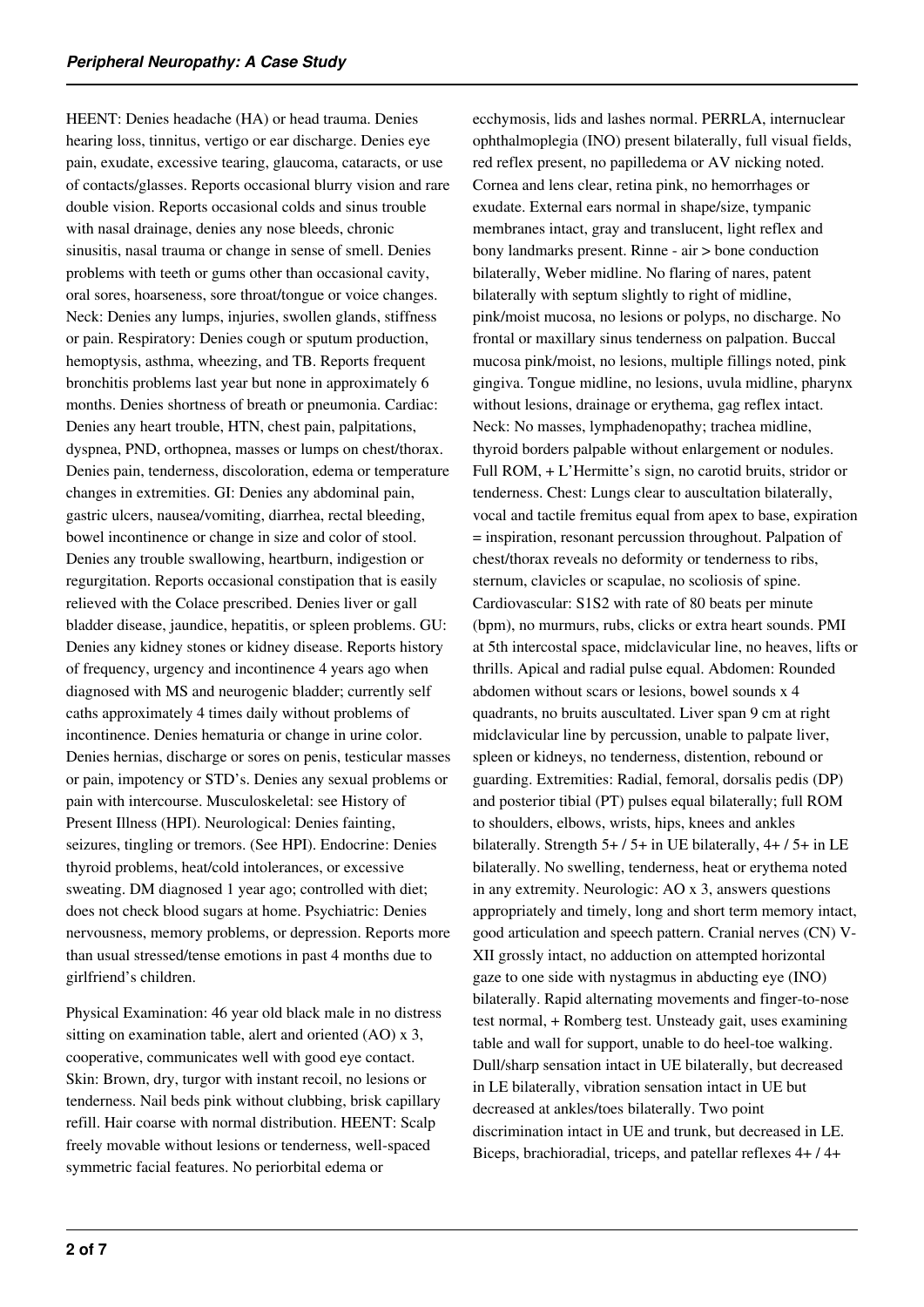bilaterally, achilles reflex 3+ / 4+ bilaterally, positive Babinski sign bilaterally, positive ankle clonus bilaterally.

Lab Work: No updated lab work since patient's hospitalization in November.

## **DIFFERENTIAL DIAGNOSIS**

Subjective and objective cues that emanate from the interview and physical exam will initiate hypothesis generation of possible diagnoses for this patient. This hypothesis list will be revised and refined as the process of data gathering and interpretation evolves. Once relevant data are accumulated, one or more hypotheses are accepted as sufficiently valid to guide further testing, therapeutic, or prognostic decisions  $_{(1)}$ . These surviving hypotheses comprise the differential diagnosis list. The three most probable differential diagnoses for this particular patient are based on the physical exam (PE) findings and historical data, mainly, MS, DM, and alcohol use. The PE findings and chief complaint point to a peripheral neuropathy which could be an exacerbation of his MS, or a result of a new compounding problem. Therefore, the three most likely differential diagnoses for this patient are: (a) MS exacerbation with demyelination neuropathy, (b) toxic/nutritional neuropathy secondary to alcohol use, and (c) metabolic neuropathy secondary to DM.

## **A) MULTIPLE SCLEROSIS**

Multiple sclerosis is characterized by demyelination (myelin destruction), chronic inflammation and scarring of the white matter of the brain and spinal cord. This disease is the major cause of chronic disability in young adults and is associated with exacerbations and remissions of symptoms  $(_{2})$ . The sporadic patches of demyelination cause varied neurologic function throughout the body. Partial remyelination can occur after an attack which accounts for partial resolution of symptoms. These manifestations can range from a benign illness to a rapidly evolving and disabling disease  $(_{3})$ . The exact etiology is unknown, but research suggests a combination of an autoimmune response, genetic susceptibility, and environmental exposures  $(_{4})$ . Indirect evidence that emotional stress, overwork, fatigue, pregnancy, and acute respiratory infections precede the onset supports this theory (2). The initial symptoms of MS in order of highest to lowest occurrence are weakness, sensory loss, paresthesias, optic neuritis, diplopia, ataxia, vertigo, bladder dysfunction, L'Hermitte, pain, dementia and visual loss (3).

The clinical course usually follows one of three patterns:

relapsing/remitting, chronic progressive, and relapsing/progressive. Relapsing/remitting is characterized by attacks followed by near complete or complete remissions (4). These patients may eventually develop chronic/progressive symptoms with steady gradual worsening, which is also found in patients that develop MS later in life. The relapsing/progressive course has chronic progressive disease exacerbated by acute attacks and minimal remission (4). The patient described in this case study appears to be following the relapsing/remitting course thus far. He reported near complete remissions of symptoms after the two hospitalizations and IV steroid treatments, except for continuous need of self-catheterization. Although those two attacks were characteristic of acute onset of symptoms and the current onset of symptoms was much slower, there is a possibility these symptoms are a manifestation of MS exacerbation. The patient's report of recent increased stress and anxiety in his life could contribute to an exacerbation. The small amount of Baclofen the patient is taking should not produce that much muscle weakness, and especially not limited to the lower extremities.

According to Gross  $\binom{1}{5}$ , proprioceptive loss resulting in sensory ataxia and abnormal gait may occur in peripheral neuropathy or in disease of the posterior columns of the spinal cord. A positive Romberg test is a relevant positive physical finding for the two possibilities. If proprioceptive loss is from spinal cord disease, upper motor neuron findings may be present such as positive Babinski's sign and spasticity (5). In order to confirm whether the symptoms are a result of a MS exacerbation neuropathy or a type of secondary neuropathy, an electromyogram (EMG) and nerve conduction study (NCS) were ordered.

The EMG and NCS provide one of the best means of diagnosing myopathies and neuropathies  $\binom{6}{6}$ . The EMG is used to detect and measure the electrical discharge, or action potential, originating in a skeletal muscle. Skeletal muscle at rest has little electrical activity. An evidence of spontaneous, involuntary electrical activity while a muscle is at rest generally indicates some neuromuscular abnormality (6). The NCS records electrical response of a muscle to stimulation of its motor nerve at two or more points along its course. This permits conduction velocity to be determined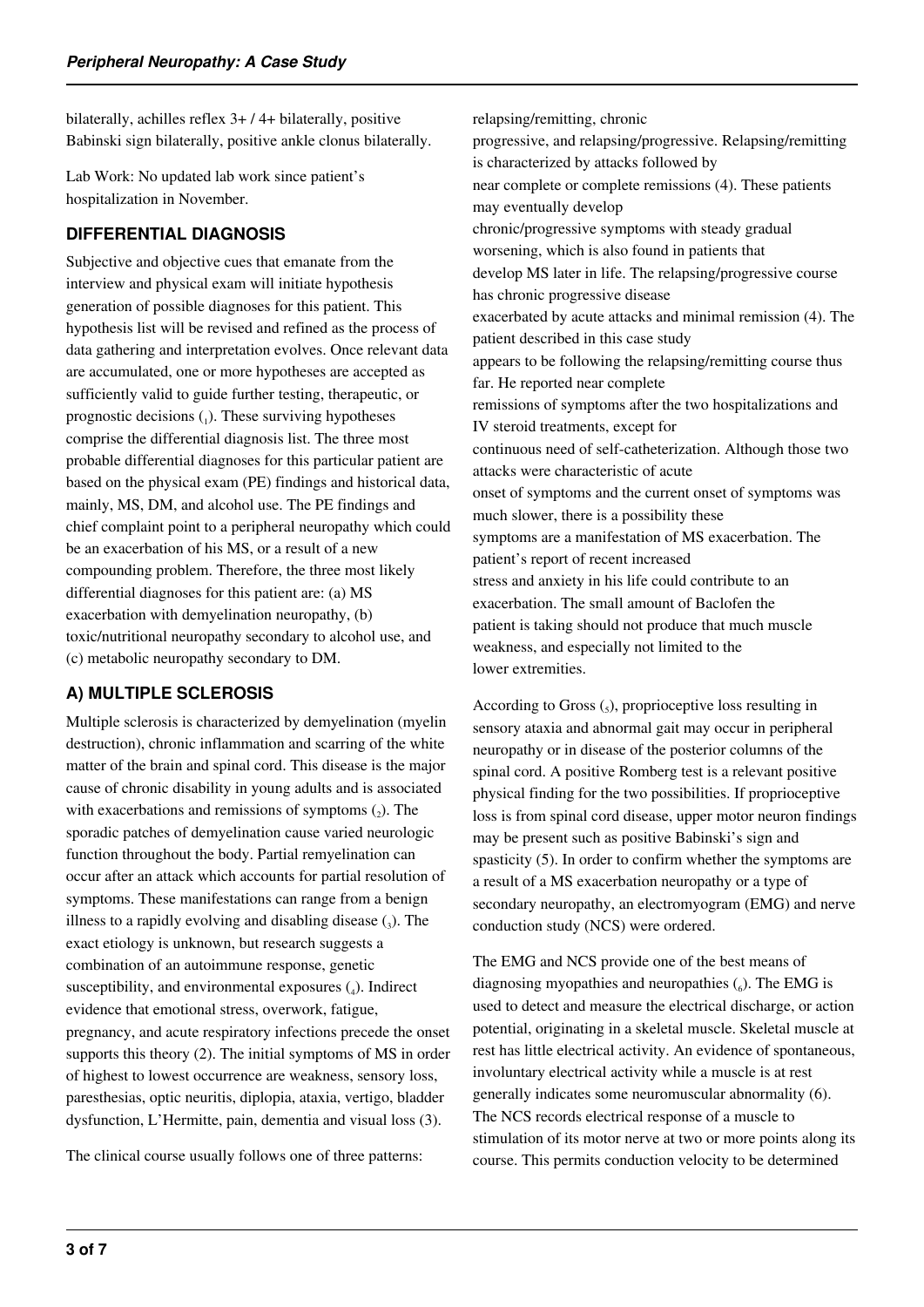between the points of stimulation. Sensory NCS determine the conduction velocity and amplitude of action potentials in sensory fibers between two points (3). These measurements are then compared with a published norm, such as those listed by DeLisa  $\binom{7}{7}$ .

The two major components in peripheral nerves are the axon and myelin. Therefore, a peripheral neuropathy can be classified according to the predominant pathological involvement: axonal degeneration or segmental demyelination. With peripheral neuropathy, the NCS should be done in testable nerves in both legs and in one arm as nerve conduction abnormalities are not observed uniformly in all peripheral nerves  $\binom{1}{8}$ . This patient's EMG and NCS results are described in Table 1 and Table 2.

Although the EMG findings were within normal limits, there were several abnormalities in the NCS according to those normal values reported by DeLisa (7). Sural nerves were unobtainable bilaterally with decreased sensory nerve action potential (SNAP) amplitudes. There was also decreased motor amplitudes except right ulnar, and there was no desynchronization of compound action potential (temporal dispersion). The nerve conduction velocity (NCV) can be used to differentiate between axonal degeneration and segmental demyelination. The axon is the lest effective in action potential conduction, and the myelin is the most effective due to saltatory conduction in myelinated fibers. The NCV will be mildly slow or normal (> 35 m/sec) in axonal degeneration, but will be markedly slow  $\left(\frac{30 \text{ m/sec}}{20}\right)$  in segmental demyelination (8). Based on the above EMG and NCS, this patient was diagnosed with sensory motor axonal peripheral neuropathy. This finding rules out the first differential diagnosis of MS exacerbation with demyelination neuropathy.

Sensory motor axonal peripheral neuropathy can be caused by either one of the remaining differential diagnosis since both metabolic and toxic/nutritional neuropathies can be manifested as such (8). Pruitt (<sub>9</sub>) listed diabetes, alcohol abuse, and B-vitamin deficiency as common causes of subacute (weeks to 1-2 years) sensorimotor peripheral neuropathies.

## **B) TOXIC / NUTRITIONAL**

According to Oh (8), alcoholic neuropathy is one of the most

common forms of peripheral neuropathy, and about 20% of alcoholic patients are known to have peripheral neuropathy. Nerve conduction abnormalities are observed in 88% of cases in at least 2 out of 4 nerves in sensory NCS and 2 out of 3 nerves in motor NCS. The predominant process in alcoholic neuropathy is axonal degeneration of the heavily myelinated fibers (8). Alcoholic neuropathy is distal, symmetric, and involves both the sensory and motor systems. B vitamin deficiencies can also contribute to the neuropathy  $\binom{10}{10}$ . Alcohol metabolism results in a dangerous shift of the body's acid-base balance toward acid and increased fatty acid synthesis causes the liver to become clogged with fat  $_{(1)}$ ). The liver becomes very inefficient and impairs a person's nutritional health in ways that cannot be corrected by diet alone.

An assessment of alcohol related behavior may be made with the Michigan Alcoholic Screening Test (MAST) or with the CAGE questionnaire  $_{(12)}$ . Lab studies that would help identify impaired hepatic function include liver function tests (LFTs). Aspartate aminotransferase (AST) concentration is slightly increased in alcoholic cirrhosis, but has a three to sixfold increase in alcoholic hepatitis  $_{(13)}$ . The sedimentation rate (ESR) will be increased in inflammatory or degenerative process. Vitamin B12 and folate levels are usually decreased in the alcoholic due to nutritional deficits  $_{(14)}$ . If the lab results indicated alcoholic process with nutritional deficits, the treatment would be abstinence and vitamin replacement, such as EC thiamine 40mg PO QD and a multivitamin 1 PO QD  $_{15}$ ). The symptoms should improve over 4-6 months if the patient adheres to treatment (10). A referral to Alcoholics Anonymous should be made as well.

NCS identifies neuropathy in 76-80% of patients with diabetic neuropathy (8). Among the various electrophysiological parameters, the sensory action potentials have been shown to be the most sensitive indicator for neuropathy in diabetic patients. Median sensory conduction abnormalities were observed in 80% of patients, whereas the motor distal latency was abnormally delayed in 40% (8).

## **C) DIABETES MELLITUS**

Diabetes Mellitus is a chronic disease of insulin deficiency or resistance, and is characterized by disturbances in carbohydrate, protein, and fat metabolism  $_{16}$ ). Insulin transports glucose into the cell for use as energy and storage as glycogen, as well as stimulates protein synthesis and free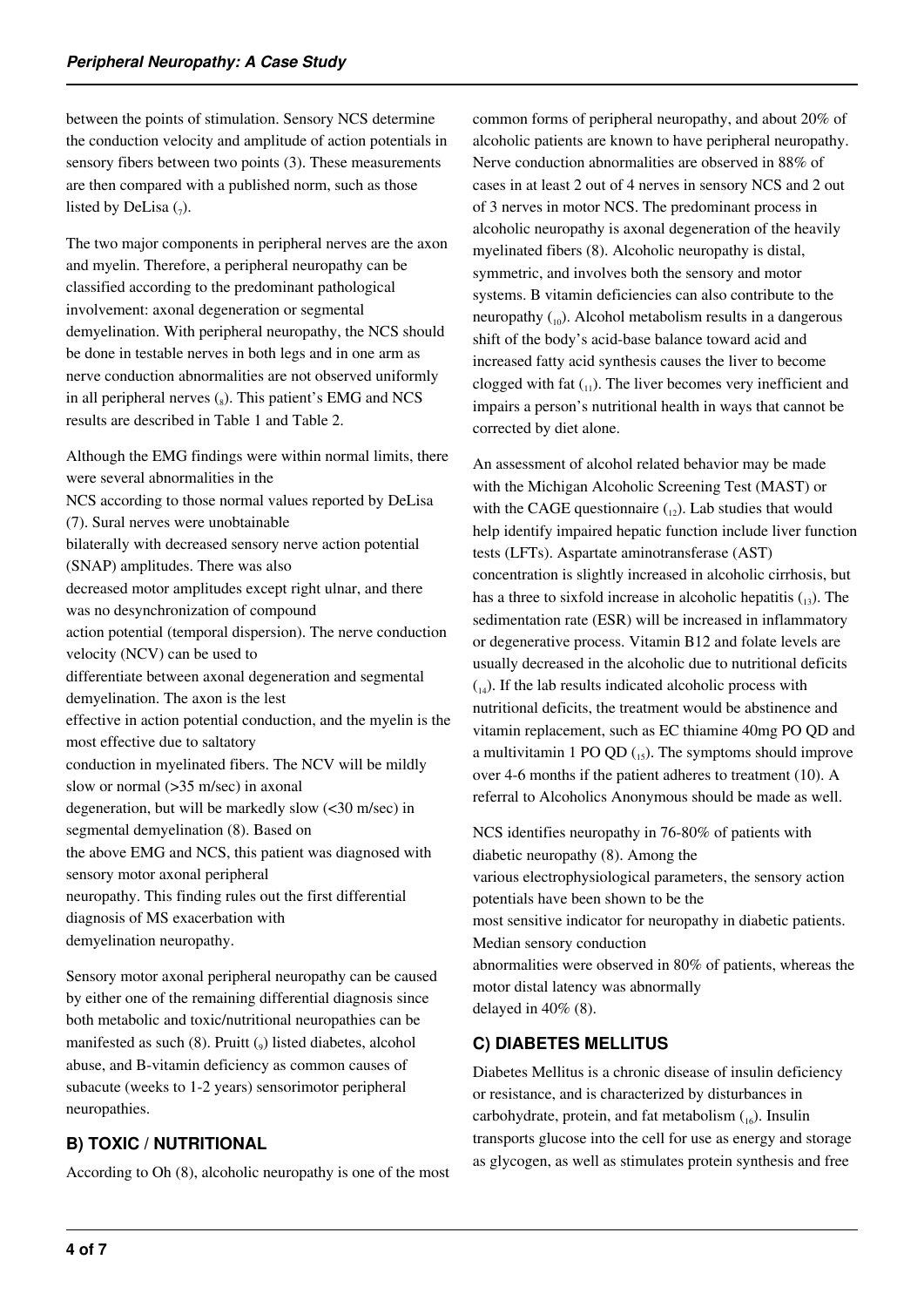fatty acid storage in the fat deposits. Insulin deficiency compromises the body tissue's access to essential nutrients for fuel and storage  $\binom{1}{12}$ . Type II diabetes is often a finding discovered by chance on screening urinalysis or blood sugar  $\binom{18}{18}$  as was the case with this patient one year ago. He was advised to exercise at least 3 times weekly and eat a diet high in carbohydrates and fiber. No medication or continuous blood sugar monitoring were prescribed for him at the time of diagnosis. The patient stated that he did try to increase his exercise immediately after the diagnosis, but that only lasted a couple of months. He reports that he has not been eating "right" either, and averages only one full meal a day with multiple small snacks.

Due to the patient's lack of exercise and diet control, increased stress, and lack of blood work since November, the possibility of undetected prolonged hyperglycemia existed. The patient's glucose levels were >200 when hospitalized in November and given IV steroids. Degenerative complications of DM, such as neuropathy, may be present in the absence of symptomatic hyperglycemia  $\binom{19}{19}$  and nerve conduction abnormalities can occur early in the disease (8). Hyperglycemia-induced sorbitol accumulation in nerve tissues may lead to axonal loss and peripheral neuropathy, which is predominantly sensory in nature and usually effects the lower extremities (18).

A basic lab test to get a rough estimate of current glucose control is the urine ketone test which is a part of the average urinalysis (UA). The amount of ketones present in the urine indicates the severity of metabolic acidosis  $\binom{20}{20}$ . A random blood sugar would indicate the glucose level at the time the blood was drawn, but is a poor test to assess control over time. Hemoglobin A1c (HbA1c) is the glycosylated form of hemoglobin in the red cell. Measurement of the HbA1c allows an assessment of overall glycemic control for the previous 2-3 months, which is the life span of the red blood cell (RBC) (18). Values of 11-12% correlate with glucose levels >300 mg/dL and indicates poor carbohydrate control (18). This patient's HbA1c value was 13% of total hemoglobin.

The Diabetes Control and Complications Trial [3] has demonstrated conclusively the benefit of tight glycaemic control as compared to poor control. Tight glycaemic control was defined as mean glycated Hgb concentrations of 1 and 3% above the non-diabetic reference range (17). Intensive insulin therapy with those patients who did not have

neuropathy at base line reduced the appearance of neuropathy at 5 years to 3% versus 10% in the conventional therapy group. Similarly, intensive therapy reduced the appearance of already existing neuropathy from 16% to 7% at 5 years (17). It is clinically plausible to assume that such tight control in noninsulin dependent diabetes mellitus (NIDDM) would also reduce the risk of neuropathy in those patients as well. NIDDM patients respond well to sulfonylureas which act by stimulating release of insulin from the beta cell (19). Sulfonylureas increase insulin release with lowering of the blood glucose level. The insulin levels decrease as the glucose level falls, which masks the initial stimulation of insulin release since blood glucose is the major stimulus to insulin release (19). The patient could be started on glyburide 5mg PO QD and instructed on potential side effects as well as signs/symptoms of hypoglycemia (16). He needs to be instructed on how to monitor his blood sugars at home and be reminded of proper exercise/diet routine. He should be referred to the General Medicine clinic for future follow up concerning his DM as well as the diabetic educator class for more detailed teaching. In the future, the patient might also benefit from aldose reductase inhibitors (ARIs) which prevent and reverse nerve conduction deficits and biochemical abnormalities in diabetic animals. One study found increases in the numbers of regenerating fibers in sural nerve biopsies from patients treated with ARI  $_{(21)}$ . The results of the multi-national randomized trials are still eagerly awaited.

If the patient monitors his blood sugar regularly, adheres to the glyburide therapy, and follows his diet/exercise instructions, he might be able to eventually discontinue the glyburide. Hopefully his neuropathy will improve with better glucose control, which will make it easier to exercise as he should. He will need support from his girlfriend to assist with proper diet, as well as assist and encourage him to properly monitor his blood sugar. His MS and neurogenic bladder will be lifelong problems and he will need to continue to self catheterize as well as keep his follow up appointments with the neurology clinic. He will need emotional as well as physical support if there are any more MS exacerbations in the future. The hardest road he may have ahead of him is to seek treatment for alcohol abuse. He will need support and encouragement from his girlfriend, as well as we, the healthcare professionals.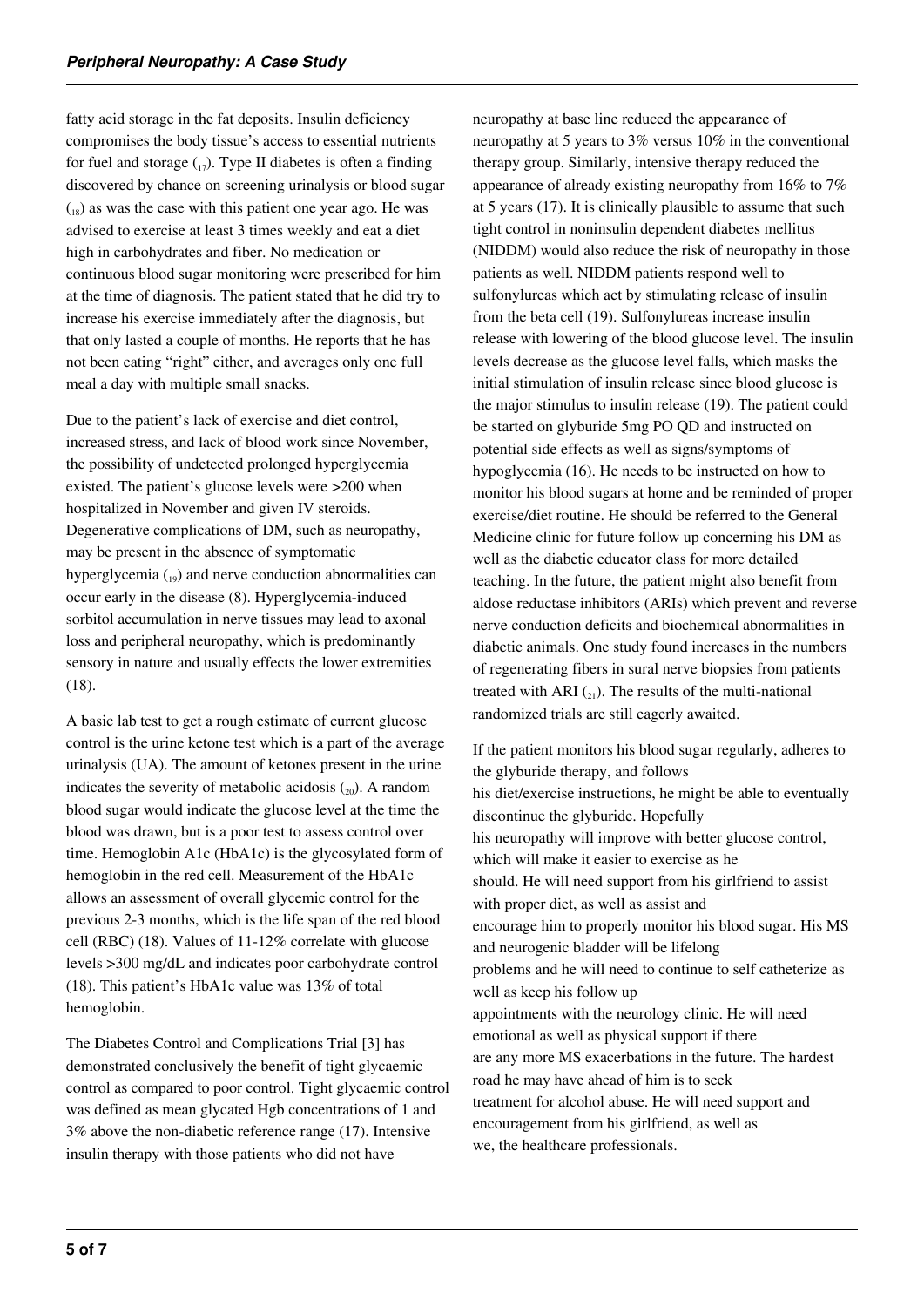#### **References**

1. Kassirer JP, and Kopelman RL. Learning clinical reasoning. Baltimore: Williams & Wilkins; 1991. 2. Multiple Sclerosis. In: Norris J, editor. Professional guide to diseases. 5th ed. Springhouse (PA): Springhouse Corporation; 1995. p. 644-646. 3. Hauser SL. Multiple sclerosis and other demyelinating diseases. In: Isselbacher KJ, Braunwald E, Wilson JD, Martin JB, Fauci AS, & Kasper DL, editors. Harrison's principles of internal medicine. 13th ed. New York: McGraw-Hill; 1994. p. 2287-2295. 4. Management of multiple sclerosis. In: Goroll AH, May LA, & Mulley NG, editors. Primary care medicine: Office evaluation and management in the adult patient. 3rd ed. Philadelphia: Lippincott; 1995. p. 863- 865. 5. Gross PT. Gait disturbances. In: Green HL, Finder RM, Jonson WP, Kaugmann L, Mandel R, & Morrison G, editors. Clinical medicine. 2nd ed. St. Louis (MO): Mosby; 1996. p. 504-507. 6. Treseler KM. Clinical laboratory and diagnostic tests: Significance and nursing implications. 2nd ed.. Norwalk (CT): Appleton & Lange; 1988. p. 586- 589. 7. DeLisa JA. Manual of nerve conduction velocity and clinical nuerophysiology. New York: Raven Press; 1994. 8. Oh SJ. Clinical electromyeography: Nerve conduction studies. 2nd ed. Baltimore: Williams & Wilkins; 1993. p. 15-21, 575-594. 9. Pruitt AA. Focal neurologic complaints: Evaluation of nerve root and peripheral nerve syndromes. In: Gorroll AH, May LA, & Mulley NG, editors. Primary care medicine: Office evaluation and management in the adult patient. 3rd ed. Philadelphia: Lippincott; 1995. P. 835- 842. 10. Adams A, Goldberg EL. Alcoholism. In: Green HL, Finder RM, Jonson WP, Kaugmann L, Mandel R, & Morrison G, editors. Clinical Medicine. 2nd ed. St. Louis (MO): Mosby; 1996. p. 747-752. (MN): West Publishing Co; 1991. p. 186-192. ed. 88. ed. 128. (CA): (PA): ed. 41.11. NG, 554-564. AS,  $\&$ 1999. ed. 211.

- 11. Whitney EN, Catoldo LB, & Rolfes
- SR. Understanding normal and clinical nutrition. 3rd ed. St. Paul
- 12. Hanna EZ. Approach to the patient with alcohol abuse. In: Goroll AH, May LA, & Mulley NG, editors. Primary care medicine: Office evaluation and management in the adult patient. 3rd ed. Philadelphia: Lippincott; 1995. p.1044-1053. 13. Treseler KM. Clinical laboratory and diagnostic tests: Significance and nursing implications. 2nd Norwalk (CT): Appleton & Lange; 1988. p. 86- 14. Treseler KM. Clinical laboratory and diagnostic tests: Significance and nursing implications. 2nd Norwalk (CT): Appleton & Lange; 1988. p. 127- 15. Shlafer M. The nurse, pharmacology, and drug therapy: A prototype approach. 2nd ed. Redwood Addison-Wesley Nursing; 1993. 16. Diabetes mellitus. In: Norris J, editor. Professional guide to disease. 5th ed. Springhouse Springhouse Corporation; 1995. p. 846-849. 17. Herman WH, Crofford OS. The relationship between diabetic control and complications. In: Pickup JL, Williams G, editors. Textbook of diabetes. 2nd Cambridge (MA): Blackwell Science Ltd.; 1997. p. 41.1- 18. Nussbaum SR. Approach to the patient with diabetes mellitus. In: Goroll AH, May LA, & Mulley editors. Primary care medicine: Office evaluation and management in the adult patient. 3rd ed. Philadelphia: Lippincott; 1995. p. 19. Foster DW. Diabetes mellitus. In: Isslbacher KJ, Braunwald E, Wilson JD, Martin JB, Fauci Kasper DL, editors. Harrison's principles of internal medicine. 13th ed. New York: McGraw-Hill; 1994. p. 1979- 20. Treseler KM. Clinical laboratory and diagnostic tests: Significance and nursing implications. 2nd Norwalk (CT): Appleton & Lange; 1988. p. 206- 21. Young RJ. The management of diabetic neuropathy. In: Pickup JL, Williams G, editors. Textbook of diabetes. 2nd ed. Cambridge (MA): Blackwell Science Ltd.;
	- 1997. p. 51.1-51.5.